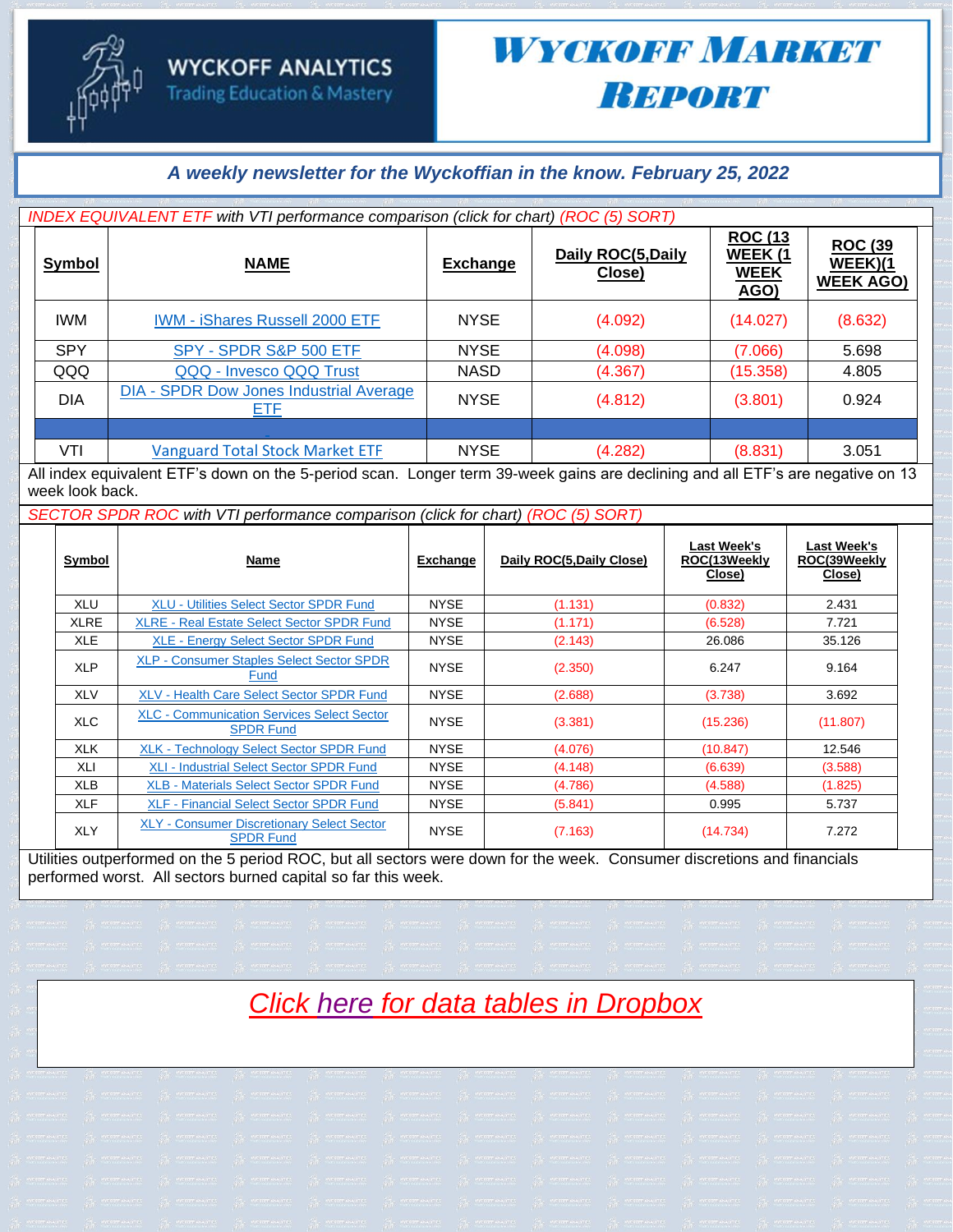#### **WYCKOFF ANALYTICS Trading Education & Mastery**



### WYCKOFF MARKET **Вировт**

## Wyckoff Industry Group Review

|                 | Top 15 Industry Groups by Weekly ROC 13, click for chart with VTI performance comparison |             |              |               |                                    |  |
|-----------------|------------------------------------------------------------------------------------------|-------------|--------------|---------------|------------------------------------|--|
| <b>SYMBOL</b>   | <b>NAME</b>                                                                              | <b>SCTR</b> | <b>CLOSE</b> | <b>VOLUME</b> | Weekly<br>ROC(13, Weekly<br>Close) |  |
| <b>\$DJUSAL</b> | \$DJUSAL - Dow Jones US Aluminium Index                                                  | 99.90       | 250.40       | 11570998.00   | 52.869                             |  |
| <b>SDWCCOA</b>  | \$DWCCOA - Dow Jones US Coal Total Stock Market Index                                    | 98.90       | 346.94       | 0.00          | 33.959                             |  |
| <b>SDJUSOI</b>  | \$DJUSOI - Dow Jones US Oil Equipment & Services Index                                   | 96.00       | 232.18       | 79777399.00   | 31.361                             |  |
| <b>SDJUSOL</b>  | \$DJUSOL - Dow Jones US Integrated Oil & Gas Index                                       | 97.00       | 558.93       | 99910949.00   | 21.522                             |  |
| <b>SDJUSOS</b>  | \$DJUSOS - Dow Jones US Exploration & Production Index                                   | 97.90       | 800.21       | 158252364.00  | 21.382                             |  |
| <b>\$DJUSPM</b> | \$DJUSPM - Dow Jones US Gold Mining Index                                                | 93.10       | 147.44       | 14702531.00   | 18.540                             |  |
| <b>\$DJUSMT</b> | \$DJUSMT - Dow Jones US Marine Transportation Index                                      | 91.20       | 210.18       | 443960.00     | 18.398                             |  |
| <b>\$DJUSMG</b> | \$DJUSMG - Dow Jones US Mining Index                                                     | 94.10       | 137.30       | 17831295.00   | 17.642                             |  |
| <b>SDJUSNF</b>  | \$DJUSNF - Dow Jones US Nonferrous Metals Index                                          | 95.00       | 584.84       | 20339194.00   | 17.402                             |  |
| <b>SDJUSTB</b>  | \$DJUSTB - Dow Jones US Tobacco Index                                                    | 77.70       | 755.19       | 29781616.00   | 14.964                             |  |
| <b>\$DJUSRQ</b> | \$DJUSRQ - Dow Jones US Recreational Services Index                                      | 79.70       | 102.39       | 104675887.00  | 13.957                             |  |
| <b>SDJUSHL</b>  | \$DJUSHL - Dow Jones US Hotel & Lodging REITs Index                                      | 92.20       | 95.94        | 9765082.00    | 12.540                             |  |
| \$DJUSDN        | \$DJUSDN - Dow Jones US Defense Index                                                    | 87.40       | 512.77       | 12453646.00   | 10.207                             |  |
| <b>SDJUSSF</b>  | \$DJUSSF - Dow Jones US Consumer Finance Index                                           | 67.20       | 495.75       | 140503692.00  | 9.122                              |  |
| \$DJUSIU        | \$DJUSIU - Dow Jones US Reinsurance Index                                                | 83.50       | 385.35       | 10432286.00   | 8.853                              |  |
| <b>SDJUSFP</b>  | \$DJUSFP - Dow Jones US Food Products Index                                              | 80.60       | 639.41       | 82273943.00   | 7.384                              |  |

#### Bottom 15 Industry Groups by Weekly ROC 13, click for chart with VTI performance comparison

| <b>SYMBOL</b>   | <b>NAME</b>                                                 | <b>SCTR</b> | <b>CLOSE</b> | <b>VOLUME</b> | Weekly<br>ROC(13, Weekly<br>Close) |
|-----------------|-------------------------------------------------------------|-------------|--------------|---------------|------------------------------------|
| <b>SDJUSAG</b>  | \$DJUSAG - Dow Jones US Asset Managers Index                | 11.40       | 264.01       | 47745514.00   | (15.096)                           |
| <b>SDJUSSW</b>  | \$DJUSSW - Dow Jones US Software Index                      | 36.40       | 5013.87      | 438044569.00  | (15.806)                           |
| <b>SDJUSRP</b>  | \$DJUSRP - Dow Jones US Recreational Products Index         | 28.70       | 583.56       | 5479801.00    | (15.869)                           |
| <b>\$DJUSSP</b> | \$DJUSSP - Dow Jones US Specialty Finance Index             | 39.30       | 529.27       | 29254943.00   | (15.895)                           |
| <b>SDJUSHB</b>  | \$DJUSHB - Dow Jones US Home Construction Index             | 14.30       | 1325.47      | 18593277.00   | (16.130)                           |
| <b>SDJUSAT</b>  | \$DJUSAT - Dow Jones US Auto Parts Index                    | 22.90       | 546.75       | 25099818.00   | (16.311)                           |
| <b>SDJUSBD</b>  | \$DJUSBD - Dow Jones US Building Materials & Fixtures Index | 17.20       | 1515.91      | 35333645.00   | (17.256)                           |
| <b>SDJUSFH</b>  | \$DJUSFH - Dow Jones US Furnishings Index                   | 1.80        | 361.95       | 8337971.00    | (19.199)                           |
| <b>SDJUSNS</b>  | \$DJUSNS - Dow Jones US Internet Index                      | 4.70        | 2996.95      | 208213207.00  | (19.645)                           |
| <b>SDJUSFT</b>  | \$DJUSFT - Dow Jones US Footwear Index                      | 7.50        | 2444.06      | 12418731.00   | (19.823)                           |
| <b>SDJUSCF</b>  | \$DJUSCF - Dow Jones US Clothing & Accessories Index        | 19.10       | 351.01       | 45585663.00   | (19.941)                           |
| <b>SDJUSHI</b>  | \$DJUSHI - Dow Jones US Home Improvement Retailers Index    | 24.90       | 694.49       | 17716554.00   | (20.279)                           |
| <b>SDJUSFA</b>  | \$DJUSFA - Dow Jones US Financial Administration Index      | 0.80        | 554.69       | 122891280.00  | (24.946)                           |
| <b>SDJUSAU</b>  | \$DJUSAU - Dow Jones US Automobiles Index                   | 51.80       | 1000.60      | 235834613.00  | (25.358)                           |
| <b>SDJUSRS</b>  | \$DJUSRS - Dow Jones US Specialty Retailers Index           | 5.60        | 2268.28      | 89258494.00   | (27.488)                           |
| \$DWCTIR        | \$DWCTIR - Dow Jones US Tires Total Stock Market Index      | 3.70        | 569.82       | 0.00          | (30.985)                           |
| <b>SDWCREE</b>  | \$DWCREE - Dow Jones US Renewable Energy Equipment Index    | 2.70        | 166.55       | 0.00          | (36.736)                           |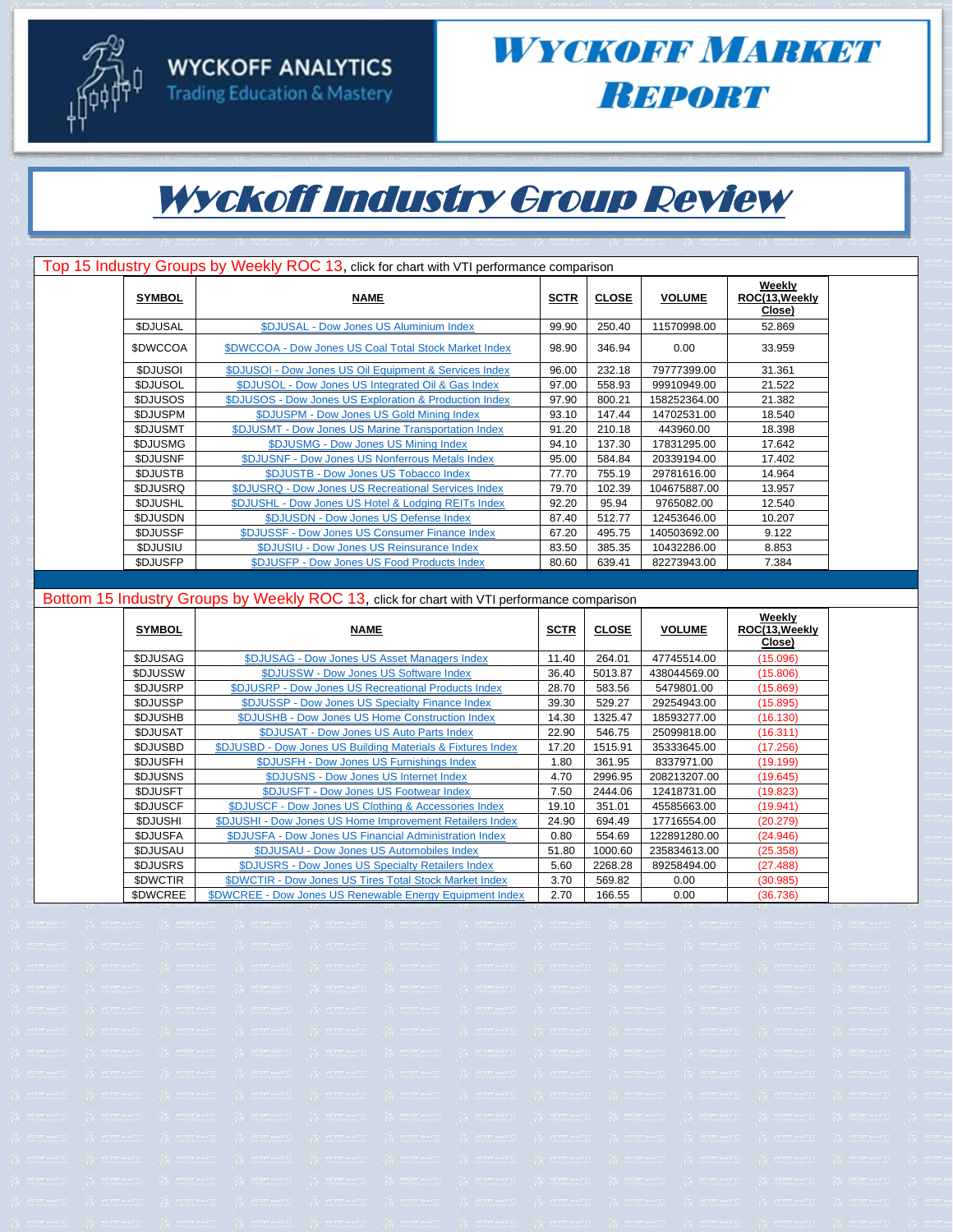**WYCKOFF ANALYTICS** 



**Trading Education & Mastery** 

### *WYOKOBB MARKEY* **REPORT**

| <b>Wyckoff Event Summary*</b> |        |         |         |         |         |                                                                                                 |  |  |  |  |
|-------------------------------|--------|---------|---------|---------|---------|-------------------------------------------------------------------------------------------------|--|--|--|--|
| Scan                          | 2.8.22 | 2.11.22 | 2.15.22 | 2.20.22 | 2.25.22 | Event Graph<br>350                                                                              |  |  |  |  |
| Spring/LPS                    | 66     | 49      | 31      | 37      | 12      | 300<br>250                                                                                      |  |  |  |  |
| <b>Upthrusts</b>              | 15     | 53      | 86      | 134     | 212     | 200<br>150                                                                                      |  |  |  |  |
| Back ups                      | 71     | 113     | 79      | 72      | 21      | 100<br>$\overline{\phantom{a}}$<br>50<br>$\sim$                                                 |  |  |  |  |
| <b>Break</b><br>Downs         | 96     | 145     | 127     | 178     | 308     | 2.8.22<br>2.11.22<br>2.15.22<br>2.20.22<br>2.25.22<br>Spring/LPS Upthrusts Back ups Break Downs |  |  |  |  |
|                               |        |         |         |         |         |                                                                                                 |  |  |  |  |

Wow, what a difference a few days makes! Springs are hard to come by and back ups are just about as scarce. However, upthrusts are up significantly as were break downs. Caution continues to be the main idea now. \*All scans are conducted in the Dow 30, SP500, Nasdag 100 and SP400.

|                   | Event Scan Parameters: daily scan at or near last close before publication                                      |
|-------------------|-----------------------------------------------------------------------------------------------------------------|
| Springs/LPS       | Springs/LPS candidates are selected based on a recent high being over the lowest 30 period close, with momentum |
|                   | turning up and potentially reversing up into a structure. Sorting is based on ROC (5)                           |
| Upthrust/LPSY     | Upthrusts/LPSY candidates are selected based on a recent high being over a 30-period high close, with momentum  |
|                   | down and potentially reversing into a structure. Sorting is based on ROC (5) ascending                          |
| Break Out/Backing | Breaking Out/Backing Up candidates are selected based on a recent close being over a quarterly high close, with |
| Up                | momentum turning up. Sorting is based on proximity to a recent high close.                                      |
| <b>Break</b>      | Break Down/Broken Ice candidates are selected based on a recent close being under a quarterly high close, with  |
| Down/Broken Ice   | momentum turning down. Sorting is based on proximity to a recent low close.                                     |
|                   |                                                                                                                 |



Criteria for candidate selection in a market uptrend

- 1. The stock or ETF price displays absolute and relative strength compared with the market.
- 2. The stock's or ETF's industry group also shows outperformance.
- 3. PnF price targets suggest attractive rewardto-risk ratios.
- 4. The stock or ETF is in or approaching an actionable position.

5. Purchase of any stock selection should be timed to coincide with a rally phase in stock indexes.



Criteria for candidate selection in a market downtrend

- 1. The industry group or sector displays weakness relative to the market and may have an associated inverse ETF. OR
- Selection POE 2. Defensive industry groups or stocks are typically in an established uptrend.
	- 3. PnF price targets suggest attractive rewardto-risk ratios.
	- 4. The stock or inverse ETF is in or approaching an actionable position.

A cautionary word to the Wyckoffian: Wyckoff scan and event summaries are based on scans and rankings of theoretical Wyckoffian elements in limited time frames. The identification of Wyckoffian Elements is not intended to and does not constitute a trade recommendation of any kind. Market conditions, timeframe and structural aspects of price are essential considerations as well as the attributes for which scans are conducted.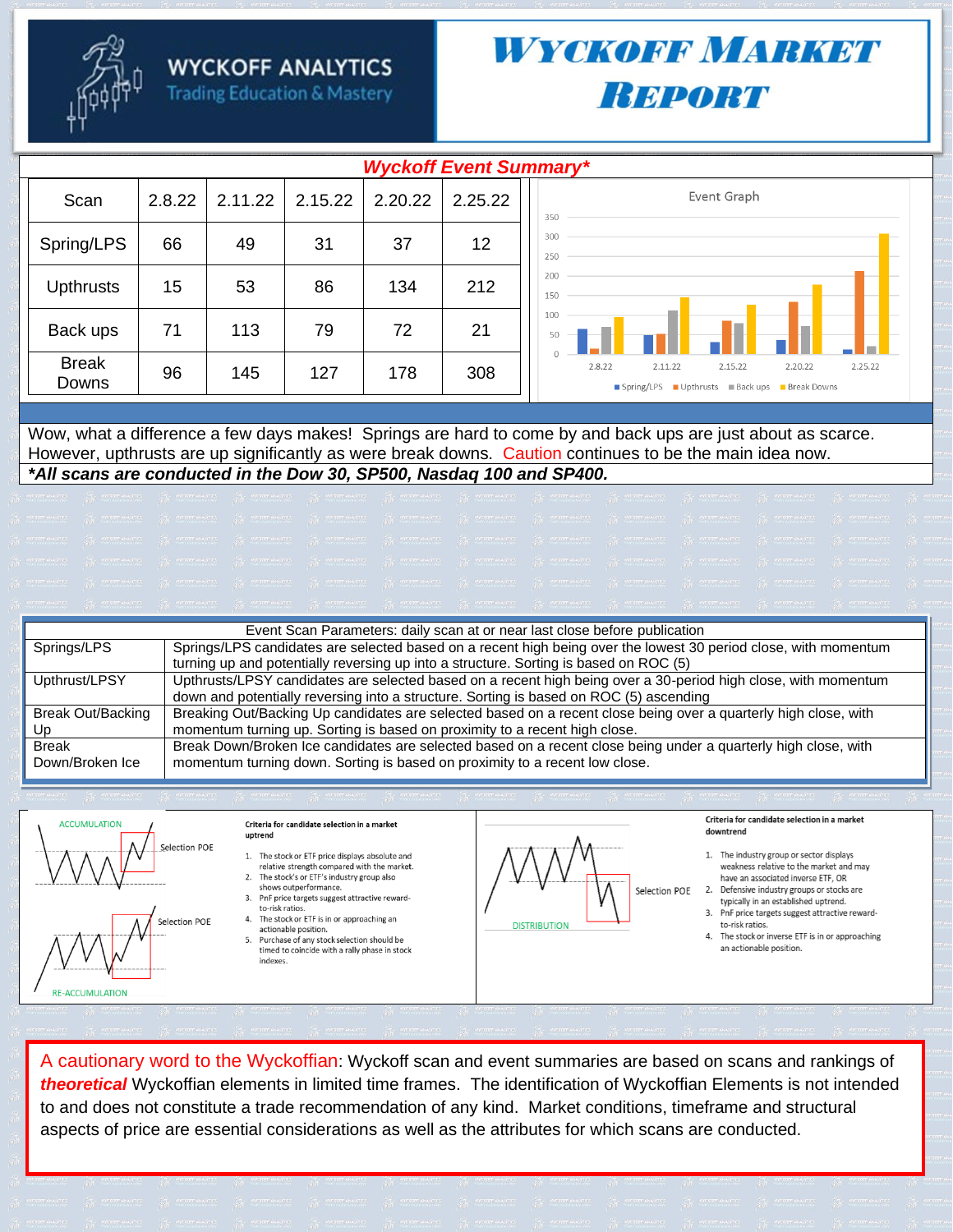

# **WYCKOFF ANALYTICS**<br>Trading Education & Mastery

### WYCKOFF MARKET Вировт

|               |                                                 |                    | <b>WYCKOFF SPRINGY EVENTS (including potential LPS)</b> |             |              |               |  |
|---------------|-------------------------------------------------|--------------------|---------------------------------------------------------|-------------|--------------|---------------|--|
| <b>SYMBOL</b> | <b>NAME</b>                                     | <b>SECTOR</b>      | <b>INDUSTRY</b>                                         | <b>SCTR</b> | <b>CLOSE</b> | <b>VOLUME</b> |  |
| VC.           | 0010 - VC - Visteon Corp.                       | Discretionary      | Auto Parts                                              | 92.9        | 123.75       | 413064        |  |
| <b>OLED</b>   | 0020 - OLED - Universal Display Corp.           | Technology         | <b>Electrical Components</b>                            | 49.4        | 163.18       | 1397158       |  |
| LOPE          | 0030 - LOPE - Grand Canyon Education Inc.       | Discretionary      | <b>Special Consumer Services</b>                        | 69.9        | 86.23        | 587446        |  |
| <b>LDOS</b>   | 0040 - LDOS - Leidos Holdings, Inc.             | Industrial         | Defense                                                 | 70          | 95.48        | 1758013       |  |
| <b>KHC</b>    | 0050 - KHC - Kraft Heinz Co.                    | <b>Staples</b>     | <b>Food Products</b>                                    | 87.1        | 38.98        | 12731546      |  |
| HII           | 0060 - HII - Huntington Ingalls Industries Inc. | Industrial         | Defense                                                 | 65.2        | 191.99       | 636251        |  |
| <b>SEE</b>    | 0070 - SEE - Sealed Air Corp New                | <b>Materials</b>   | Containers & Packaging                                  | 84.8        | 66.76        | 1442400       |  |
| <b>OGS</b>    | 0080 - OGS - ONE Gas Inc.                       | <b>Utilities</b>   | <b>Gas Distribution</b>                                 | 84.6        | 77.61        | 610500        |  |
| ED            | 0090 - ED - Consolidated Edison. Inc.           | <b>Utilities</b>   | <b>Conventional Electricity</b>                         | 83.7        | 83.31        | 2479147       |  |
| <b>OGE</b>    | 0100 - OGE - OGE Energy Corp.                   | Energy             | Pipelines                                               | 72.1        | 36.29        | 2202230       |  |
| AEP           | 0110 - AEP - American Elec Pwr Co., Inc.        | <b>Utilities</b>   | <b>Conventional Electricity</b>                         | 59.8        | 86.56        | 6578426       |  |
| <b>INCY</b>   | 0120 - INCY - Incyte Corp.                      | <b>Health Care</b> | Biotechnology                                           | 31.5        | 67.84        | 1534090       |  |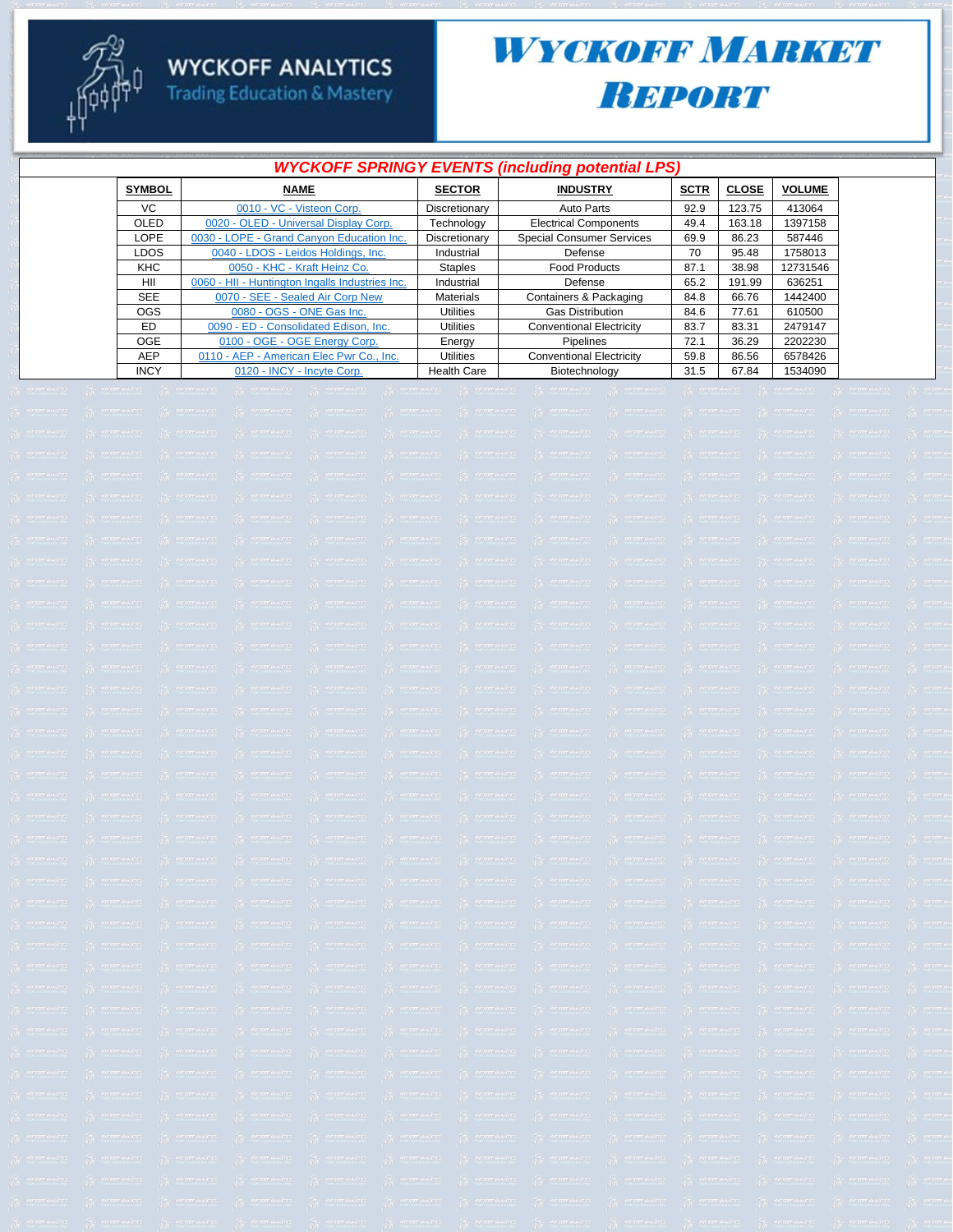

#### **WYCKOFF ANALYTICS**

**Trading Education & Mastery** 

### WYCKOFF MARKET **BEPORT**

|               | <b>WYCKOFF UPTHRUSTS</b>                   |                           |                                     |             |              |               |  |  |
|---------------|--------------------------------------------|---------------------------|-------------------------------------|-------------|--------------|---------------|--|--|
| <b>SYMBOL</b> | <b>NAME</b>                                | <b>SECTOR</b>             | <b>INDUSTRY</b>                     | <b>SCTR</b> | <b>CLOSE</b> | <b>VOLUME</b> |  |  |
| ALB           | 0010 - ALB - Albemarle Corp.               | <b>Materials</b>          | <b>Specialty Chemicals</b>          | 10.3        | 184.2        | 1979831       |  |  |
| <b>HFC</b>    | 0020 - HFC - HollyFrontier Corp.           | Energy                    | <b>Exploration &amp; Production</b> | 29.5        | 29.85        | 4311964       |  |  |
| BK            | 0030 - BK - Bank of New York Mellon Corp   | Financial                 | <b>Asset Managers</b>               | 31.6        | 52.5         | 8487870       |  |  |
| <b>ABNB</b>   | 0040 - ABNB - Airbnb Inc.                  | Discretionary             | Travel & Tourism                    | 60.1        | 158.26       | 10342580      |  |  |
| <b>BKNG</b>   | 0050 - BKNG - Booking Holdings Inc.        | Discretionary             | Travel & Tourism                    | 50          | 2295         | 1517030       |  |  |
| <b>NUS</b>    | 0060 - NUS - Nu Skin Enterprises, Inc.     | <b>Staples</b>            | <b>Personal Products</b>            | 47.2        | 47.79        | 718543        |  |  |
| <b>PPC</b>    | 0070 - PPC - Pilgrims Pride Corp.          | <b>Staples</b>            | <b>Food Products</b>                | 29.7        | 24.41        | 1364040       |  |  |
| CС            | 0080 - CC - Chemours Co.                   | <b>Materials</b>          | <b>Specialty Chemicals</b>          | 18.8        | 27.02        | 3273944       |  |  |
| <b>UAL</b>    | 0090 - UAL - United Airlines Holdings Inc. | Industrial                | Airlines                            | 45          | 44.06        | 19049838      |  |  |
| DE            | 0100 - DE - Deere & Co.                    | Industrial                | <b>Commercial Vehicles</b>          | 33          | 342.76       | 3599611       |  |  |
| <b>CCL</b>    | 0110 - CCL - Carnival Corp.                | Discretionary             | <b>Recreational Services</b>        | 33.4        | 20.63        | 49851604      |  |  |
| <b>MIDD</b>   | 0120 - MIDD - Middleby Corp.               | Discretionary             | Durable Household Products          | 32.8        | 170.74       | 1021249       |  |  |
| <b>FLS</b>    | 0130 - FLS - Flowserve Corp.               | Industrial                | <b>Industrial Machinery</b>         | 20.3        | 29.7         | 2412694       |  |  |
| <b>ADS</b>    | 0140 - ADS - Alliance Data Systems         | Financial                 | <b>Financial Administration</b>     | 14.5        | 64.89        | 1863160       |  |  |
| <b>AGCO</b>   | 0150 - AGCO - AGCO Corp.                   | Industrial                | <b>Commercial Vehicles</b>          | 40          | 118.16       | 911768        |  |  |
| <b>EWBC</b>   | 0160 - EWBC - East West Bancorp, Inc.      | Financial                 | <b>Banks</b>                        | 81.6        | 83.51        | 1410868       |  |  |
| OС            | 0170 - OC - Owens Corning Inc.             | Industrial                | <b>Building Materials</b>           | 57.3        | 90.64        | 1112595       |  |  |
| <b>LNC</b>    | 0180 - LNC - Lincoln National Corp.        | Financial                 | Life Insurance                      | 48.6        | 66.18        | 2614388       |  |  |
| TNL           | 0190 - TNL - Travel + Leisure Co.          | Discretionary             | Hotels                              | 70          | 55.74        | 777244        |  |  |
| <b>BIDU</b>   | 0200 - BIDU - Baidu, Inc.                  | Communication<br>Services | Internet                            | 46.3        | 151.12       | 4254121       |  |  |
| <b>JWN</b>    | 0210 - JWN - Nordstrom, Inc.               | Discretionary             | <b>Apparel Retailers</b>            | 14.1        | 20.46        | 6044428       |  |  |
| <b>CMA</b>    | 0220 - CMA - Comerica, Inc.                | Financial                 | <b>Banks</b>                        | 88.5        | 90.98        | 1899023       |  |  |
| <b>PFG</b>    | 0230 - PFG - Principal Financial Group     | Financial                 | Life Insurance                      | 59.3        | 68.5         | 1779035       |  |  |
| ZION          | 0240 - ZION - Zions Bancorp                | Financial                 | <b>Banks</b>                        | 87          | 66.97        | 2880193       |  |  |
| <b>EXPE</b>   | 0250 - EXPE - Expedia, Inc                 | Discretionary             | Travel & Tourism                    | 95          | 193.74       | 7899957       |  |  |
| C             | 0260 - C - Citigroup, Inc.                 | Financial                 | <b>Banks</b>                        | 23.4        | 60.67        | 46427228      |  |  |
| <b>BHF</b>    | 0270 - BHF - Brighthouse Financial, Inc.   | Financial                 | Life Insurance                      | 71.2        | 52.07        | 671858        |  |  |
| <b>WFC</b>    | 0280 - WFC - Wells Fargo & Co.             | Financial                 | <b>Banks</b>                        | 75.5        | 52.71        | 40900663      |  |  |
| <b>KEY</b>    | 0290 - KEY - Keycorp                       | Financial                 | <b>Banks</b>                        | 81.2        | 24.13        | 12517115      |  |  |
| <b>MS</b>     | 0300 - MS - Morgan Stanley                 | Financial                 | <b>Investment Services</b>          | 31.3        | 91.81        | 18507017      |  |  |
| <b>TRN</b>    | 0310 - TRN - Trinity Industries Inc.       | Industrial                | <b>Commercial Vehicles</b>          | 59.8        | 28.39        | 866615        |  |  |
| <b>DAL</b>    | 0320 - DAL - Delta Air Lines Inc.          | Industrial                | Airlines                            | 59.2        | 40.33        | 22600889      |  |  |
| <b>PACW</b>   | 0330 - PACW - PacWest Bancorp              | Financial                 | <b>Banks</b>                        | 77.8        | 46.54        | 1096077       |  |  |
|               |                                            | Communication             |                                     |             |              |               |  |  |
| <b>NWSA</b>   | 0340 - NWSA - News Corp.                   | Services                  | Publishing                          | 49.6        | 21.57        | 2990736       |  |  |
| <b>SF</b>     | 0350 - SF - Stifel Financial Corp.         | Financial                 | <b>Investment Services</b>          | 68.7        | 71.55        | 730183        |  |  |
| <b>WTFC</b>   | 0360 - WTFC - Wintrust Financial Corp.     | Financial                 | <b>Banks</b>                        | 90          | 94.99        | 474739        |  |  |
| PEB           | 0370 - PEB - Pebblebrook Hotel Trust       | <b>Real Estate</b>        | Hotel & Lodging REITs               | 75.3        | 22.73        | 2113726       |  |  |
| <b>TRIP</b>   | 0380 - TRIP - TripAdvisor, Inc.            | Communication<br>Services | Internet                            | 21.8        | 26.69        | 4778128       |  |  |
| SNV           | 0390 - SNV - Synovus Financial Corp.       | Financial                 | <b>Banks</b>                        | 82.1        | 49.34        | 1527177       |  |  |
| <b>CFG</b>    | 0400 - CFG - Citizens Financial Group Inc. | Financial                 | <b>Banks</b>                        | 81.1        | 50.48        | 5759826       |  |  |
| <b>RF</b>     | 0410 - RF - Regions Financial Corp.        | Financial                 | Banks                               | 79.1        | 23.08        | 14343893      |  |  |
| <b>BAC</b>    | 0420 - BAC - Bank Of America Corp.         | Financial                 | <b>Banks</b>                        | 59.5        | 43.6         | 80439982      |  |  |
| MAN           | 0430 - MAN - ManpowerGroup                 | Discretionary             | <b>Business Training Agencies</b>   | 52.5        | 105.68       | 426951        |  |  |
| <b>LVS</b>    | 0440 - LVS - Las Vegas Sands Corp.         | Discretionary             | Gambling                            | 61.8        | 43.58        | 11833143      |  |  |
| PK            | 0450 - PK - Park Hotels & Resorts Inc.     | <b>Real Estate</b>        | Hotel & Lodging REITs               | 60.7        | 18.52        | 4378048       |  |  |
| <b>WYNN</b>   | 0460 - WYNN - Wynn Resorts Ltd             | Discretionary             | Gambling                            | 29.6        | 86.48        | 4452349       |  |  |
| <b>NWL</b>    | 0470 - NWL - Newell Brands Inc.            | Discretionary             | Durable Household Products          | 63          | 23.88        | 4343725       |  |  |
| <b>NCR</b>    | 0480 - NCR - NCR Corp.                     | Technology                | Computer Hardware                   | 62.6        | 40.7         | 2006303       |  |  |
| <b>DDOG</b>   | 0490 - DDOG - Datadog Inc.                 | Technology                | Software                            | 93.9        | 159.86       | 6002970       |  |  |
| <b>SLB</b>    | 0500 - SLB - Schlumberger Ltd.             | Energy                    | Oil Equipment & Services            | 95.4        | 38.32        | 21595490      |  |  |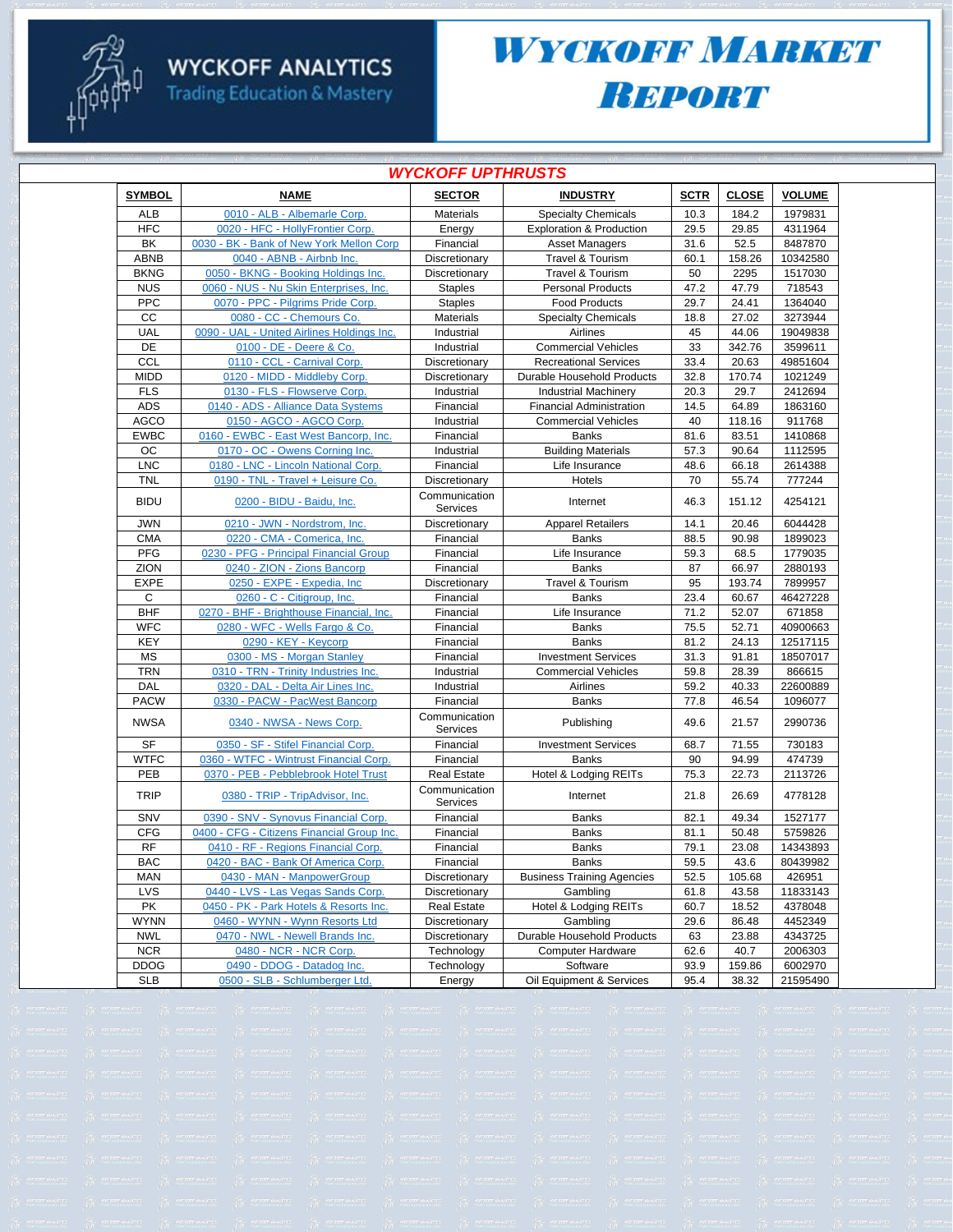### **WYCKOFF ANALYTICS Trading Education & Mastery**

### WYCKOFF MARKET **REPORT**

|               | <i><b>WYCKOFF BREAK OUTS/BACKUPS</b></i>            |                                  |                                  |             |              |               |  |
|---------------|-----------------------------------------------------|----------------------------------|----------------------------------|-------------|--------------|---------------|--|
| <b>SYMBOL</b> | <b>NAME</b>                                         | <b>SECTOR</b>                    | <b>INDUSTRY</b>                  | <b>SCTR</b> | <b>CLOSE</b> | <b>VOLUME</b> |  |
| <b>RGLD</b>   | 0010 - RGLD - Roval Gold. Inc.                      | <b>Materials</b>                 | <b>Gold Mining</b>               | 87.3        | 116.34       | 674152        |  |
| <b>TGNA</b>   | 0020 - TGNA - TEGNA Inc.                            | Communication<br><b>Services</b> | Publishing                       | 96          | 22.53        | 3923249       |  |
| PFGC          | 0030 - PFGC - Performance Food Group<br>Co          | <b>Staples</b>                   | <b>Food Retailers</b>            | 95.2        | 55.18        | 2386653       |  |
| <b>EXEL</b>   | 0040 - EXEL - Exelixis, Inc.                        | <b>Health Care</b>               | Biotechnology                    | 83.2        | 20.1         | 3437643       |  |
| <b>RS</b>     | 0050 - RS - Reliance Steel & Aluminum               | <b>Materials</b>                 | Steel                            | 93.2        | 172.98       | 397983        |  |
| <b>CF</b>     | 0060 - CF - CF Industries Holdings, Inc.            | <b>Materials</b>                 | <b>Specialty Chemicals</b>       | 99.5        | 78.56        | 6968466       |  |
| <b>NEM</b>    | 0070 - NEM - Newmont Corporation                    | <b>Materials</b>                 | Gold Mining                      | 92.4        | 66.72        | 14078650      |  |
| LYV           | 0080 - LYV - Live Nation Entertainment,<br>Inc.     | Communication<br><b>Services</b> | Entertainment                    | 97.7        | 124.39       | 6424562       |  |
| <b>KHC</b>    | 0090 - KHC - Kraft Heinz Co.                        | <b>Staples</b>                   | <b>Food Products</b>             | 87.1        | 38.98        | 12731546      |  |
| <b>RCM</b>    | 0100 - RCM - R1 RCM Inc.                            | <b>Health Care</b>               | <b>Health Care Providers</b>     | 97.5        | 27.05        | 3370506       |  |
| <b>CDK</b>    | 0110 - CDK - CDK Global, Inc.                       | Industrial                       | <b>Business Support Services</b> | 82.2        | 44.81        | 1101146       |  |
| <b>LDOS</b>   | 0120 - LDOS - Leidos Holdings, Inc.                 | Industrial                       | Defense                          | 70          | 95.48        | 1758013       |  |
| GD            | 0130 - GD - General Dynamics Corp.                  | Industrial                       | Defense                          | 88.1        | 218.53       | 2062724       |  |
| <b>NJR</b>    | 0140 - NJR - New Jersey Resources Corp.             | <b>Utilities</b>                 | <b>Gas Distribution</b>          | 88.1        | 41.45        | 961248        |  |
| LHX           | 0150 - LHX - L3Harris Technologies Inc.             | Industrial                       | Defense                          | 74.9        | 228.47       | 2560857       |  |
| <b>CONE</b>   | 0160 - CONE - CyrusOne Inc.                         | Technology                       | <b>Computer Services</b>         | 91          | 90.14        | 3464816       |  |
| <b>WWE</b>    | 0170 - WWE - World Wrestling<br>Entertainment, Inc. | Discretionary                    | <b>Recreational Services</b>     | 91.2        | 58.29        | 1061421       |  |
| VC            | 0180 - VC - Visteon Corp.                           | Discretionary                    | Auto Parts                       | 92.9        | 123.75       | 413064        |  |
| <b>NWE</b>    | 0190 - NWE - NorthWestern Corp.                     | <b>Utilities</b>                 | <b>Conventional Electricity</b>  | 57.7        | 58.05        | 800697        |  |
| <b>PXD</b>    | 0200 - PXD - Pioneer Natural Resources<br>Co        | Energy                           | Exploration & Production         | 98.4        | 225.9        | 3555042       |  |
| <b>SEE</b>    | 0210 - SEE - Sealed Air Corp New                    | <b>Materials</b>                 | Containers & Packaging           | 84.8        | 66.76        | 1442400       |  |

#### *WYCKOFF BREAK OUTS/BACKUPS*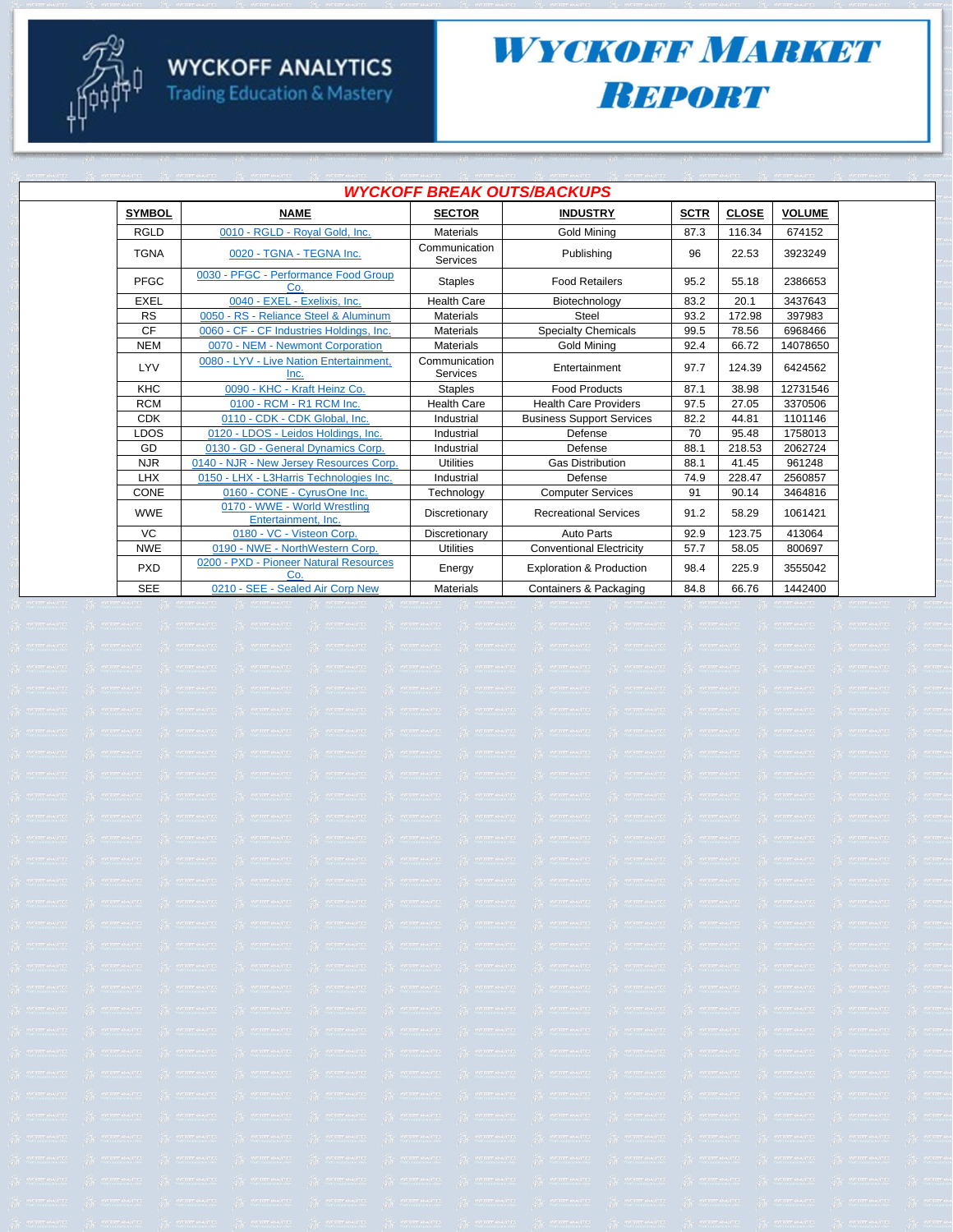#### **WYCKOFF ANALYTICS**

**Trading Education & Mastery** 

### WYCKOFF MARKET **Вировт**

|               | <i><b>WYCKOFF BREAKDOWNS/BROKEN ICE</b></i>               |                    |                                   |                |              |               |  |  |  |
|---------------|-----------------------------------------------------------|--------------------|-----------------------------------|----------------|--------------|---------------|--|--|--|
| <b>SYMBOL</b> | <b>NAME</b>                                               | <b>SECTOR</b>      | <b>INDUSTRY</b>                   | <b>SCTR</b>    | <b>CLOSE</b> | <b>VOLUME</b> |  |  |  |
| CRNC          | 0010 - CRNC - Cerence Inc.                                | Technology         | Software                          | 0.7            | 35.88        | 1859000       |  |  |  |
| PRG           | 0020 - PRG - PROG Holdings, Inc.                          | Financial          | <b>Consumer Finance</b>           | 8.2            | 31.14        | 1183397       |  |  |  |
| <b>ETRN</b>   | 0030 - ETRN - Equitrans Midstream Corp.                   | Energy             | Integrated Oil & Gas              | 8              | 6.13         | 14491285      |  |  |  |
| <b>LKQ</b>    | 0040 - LKQ - LKQ Corp.                                    | Discretionary      | <b>Auto Parts</b>                 | 15.3           | 45.93        | 2589134       |  |  |  |
| <b>TPX</b>    | 0050 - TPX - Tempur-Pedic Intl Inc.                       | Discretionary      | Furnishings                       | 12.9           | 32.79        | 5505161       |  |  |  |
| CROX          | 0060 - CROX - Crocs, Inc.                                 | Discretionary      | Footwear                          | 7.3            | 83.89        | 2092607       |  |  |  |
| <b>ALB</b>    | 0070 - ALB - Albemarle Corp.                              | <b>Materials</b>   | <b>Specialty Chemicals</b>        | 10.3           | 184.2        | 1979831       |  |  |  |
| <b>EPAM</b>   | 0080 - EPAM - EPAM Systems, Inc.                          | Technology         | Software                          | 4.3            | 382.28       | 2561093       |  |  |  |
| HD            | 0090 - HD - Home Depot, Inc.                              | Discretionary      | Home Improvement Retailers        | 24.9           | 313.24       | 8412571       |  |  |  |
| <b>VNT</b>    | 0100 - VNT - Vontier Corporation                          | Technology         | <b>Electronic Equipment</b>       | 11.7           | 24           | 3304054       |  |  |  |
| PPC           | 0110 - PPC - Pilgrims Pride Corp.                         | <b>Staples</b>     | <b>Food Products</b>              | 29.7           | 24.41        | 1364040       |  |  |  |
| <b>UTHR</b>   | 0120 - UTHR - United Therapeutics Corp.                   | <b>Health Care</b> | Biotechnology                     | 17             | 167.71       | 1630206       |  |  |  |
| <b>ARWR</b>   | 0130 - ARWR - Arrowhead Pharmaceuticals, Inc.             | <b>Health Care</b> | Biotechnology                     | 9.6            | 43.72        | 1211858       |  |  |  |
| SAM           | 0140 - SAM - Boston Beer Co. CI A                         | <b>Staples</b>     | <b>Brewers</b>                    | 7.7            | 374.61       | 174027        |  |  |  |
| PYPL          | 0150 - PYPL - PayPal Holdings, Inc.                       | Technology         | <b>Computer Services</b>          | 0.2            | 105.02       | 35163730      |  |  |  |
| <b>MMM</b>    | 0160 - MMM - 3M Co.                                       | Industrial         | Diversified Industrials           | 7.6            | 143.7        | 6102938       |  |  |  |
| <b>BLD</b>    | 0170 - BLD - TopBuild Corp.                               | Industrial         | <b>Building Materials</b>         | 28.4           | 202.7        | 466331        |  |  |  |
| AAP           | 0180 - AAP - Advance Auto Parts Inc.                      | Discretionary      | <b>Specialty Retailers</b>        | 30.8           | 200.81       | 1265805       |  |  |  |
| <b>TGT</b>    | 0190 - TGT - Target Corp                                  | Discretionary      | <b>Broadline Retailers</b>        | 10.6           | 191.55       | 3911492       |  |  |  |
| PPG           | 0200 - PPG - PPG Industries, Inc.                         | <b>Materials</b>   | <b>Specialty Chemicals</b>        | 15.1           | 137.71       | 2450640       |  |  |  |
| <b>PZZA</b>   | 0210 - PZZA - Papa Johns Intl, Inc.                       | Discretionary      | <b>Restaurants &amp; Bars</b>     | 25.3           | 105.82       | 1334475       |  |  |  |
| ZM            | 0220 - ZM - Zoom Video Communications, Inc.               | Technology         | <b>Computer Services</b>          | 1.3            | 126.97       | 6988963       |  |  |  |
| DAN           | 0230 - DAN - Dana Inc.                                    | Discretionary      | <b>Auto Parts</b>                 | 18.8           | 19.1         | 2849420       |  |  |  |
| <b>GRMN</b>   | 0240 - GRMN - Garmin Ltd                                  | Discretionary      | <b>Recreational Products</b>      | 6.2            | 110.41       | 3863631       |  |  |  |
| CE            | 0250 - CE - Celanese Corp.                                | Materials          | <b>Commodity Chemicals</b>        | 15.7           | 137.21       | 1672048       |  |  |  |
| cc            | 0260 - CC - Chemours Co.                                  | Materials          | <b>Specialty Chemicals</b>        | 18.8           | 27.02        | 3273944       |  |  |  |
| <b>CRL</b>    | 0270 - CRL - Charles River Laboratorie                    | <b>Health Care</b> | Biotechnology                     | $\overline{7}$ | 290.03       | 602413        |  |  |  |
| <b>GPS</b>    | 0280 - GPS - Gap, Inc.                                    | Discretionary      | <b>Apparel Retailers</b>          | 6.4            | 14.34        | 8946611       |  |  |  |
| PFE           | 0290 - PFE - Pfizer, Inc.                                 | <b>Health Care</b> | Pharmaceuticals                   | 37             | 45.96        | 44190610      |  |  |  |
| <b>NLSN</b>   | 0300 - NLSN - Nielsen NV                                  | Industrial         | <b>Business Support Services</b>  | 17.7           | 16.85        | 7674355       |  |  |  |
| <b>FIS</b>    | 0310 - FIS - Fidelity National Information Services, Inc. | Technology         | Software                          | 8.2            | 95.78        | 7766664       |  |  |  |
| G             | 0320 - G - Genpact Ltd                                    | Industrial         | <b>Business Support Services</b>  | 12.3           | 41.81        | 986557        |  |  |  |
| FAF           | 0330 - FAF - First American Corp.                         | Financial          | Property-Casualty Insurance       | 35.9           | 65.23        | 1266294       |  |  |  |
| IR            | 0340 - IR - Ingersoll Rand Inc                            | Industrial         | <b>Industrial Machinery</b>       | 33.2           | 50.33        | 4031945       |  |  |  |
| <b>NSP</b>    | 0350 - NSP - Insperity, Inc.                              | Discretionary      | <b>Business Training Agencies</b> | 17.5           | 86.82        | 535939        |  |  |  |
| PPL           | 0360 - PPL - PPL Corp.                                    | <b>Utilities</b>   | <b>Conventional Electricity</b>   | 23.5           | 25.94        | 11207562      |  |  |  |
| <b>NTAP</b>   | 0370 - NTAP - NetApp Inc.                                 | Technology         | Computer Hardware                 | 28.8           | 79.29        | 6421878       |  |  |  |
| OLLI          | 0380 - OLLI - Ollie's Bargain Outlet Holdings Inc.        | Discretionary      | <b>Broadline Retailers</b>        | 7.4            | 41.7         | 1497059       |  |  |  |
| <b>TSCO</b>   | 0390 - TSCO - Tractor Supply Co.                          | Discretionary      | <b>Specialty Retailers</b>        | 47.1           | 195.38       | 1797262       |  |  |  |
| <b>TOL</b>    | 0400 - TOL - Toll Brothers, Inc.                          | Discretionary      | Home Construction                 | 20.8           | 51.17        | 2811873       |  |  |  |
| <b>SYNH</b>   | 0410 - SYNH - Syneos Health, Inc.                         | <b>Health Care</b> | Biotechnology                     | 15.6           | 77.85        | 628434        |  |  |  |
| ORCL          | 0420 - ORCL - Oracle Corp.                                | Technology         | Software                          | 20.7           | 74.81        | 11239444      |  |  |  |
| <b>BIIB</b>   | 0430 - BIIB - Biogen Inc.                                 | <b>Health Care</b> | Biotechnology                     | 5.4            | 203.12       | 1882974       |  |  |  |
| PRI           | 0440 - PRI - Primerica Inc.                               | Financial          | Life Insurance                    | 22.8           | 129.57       | 331201        |  |  |  |
| <b>FDX</b>    | 0450 - FDX - FedEx Corp.                                  | Industrial         | <b>Delivery Services</b>          | 12.6           | 215.92       | 3001438       |  |  |  |
| AOS           | 0460 - AOS - Smith AO Corp.                               | Industrial         | <b>Building Materials</b>         | 30.4           | 67.77        | 2522118       |  |  |  |
| <b>BEN</b>    | 0470 - BEN - Franklin Resources, Inc.                     | Financial          |                                   |                | 28.96        | 2551457       |  |  |  |
|               |                                                           |                    | <b>Asset Managers</b>             | 28             |              | 2732744       |  |  |  |
| <b>AKAM</b>   | 0480 - AKAM - Akamai Technologies, Inc.                   | Technology         | Software                          | 35.7           | 103.94       |               |  |  |  |
| LOW           | 0490 - LOW - Lowes Companies, Inc                         | Discretionary      | Home Improvement Retailers        | 53.3           | 213.41       | 5747511       |  |  |  |
| <b>TPH</b>    | 0500 - TPH - Tri Pointe Homes Inc.                        | Discretionary      | <b>Home Construction</b>          | 31.4           | 21.34        | 2373484       |  |  |  |